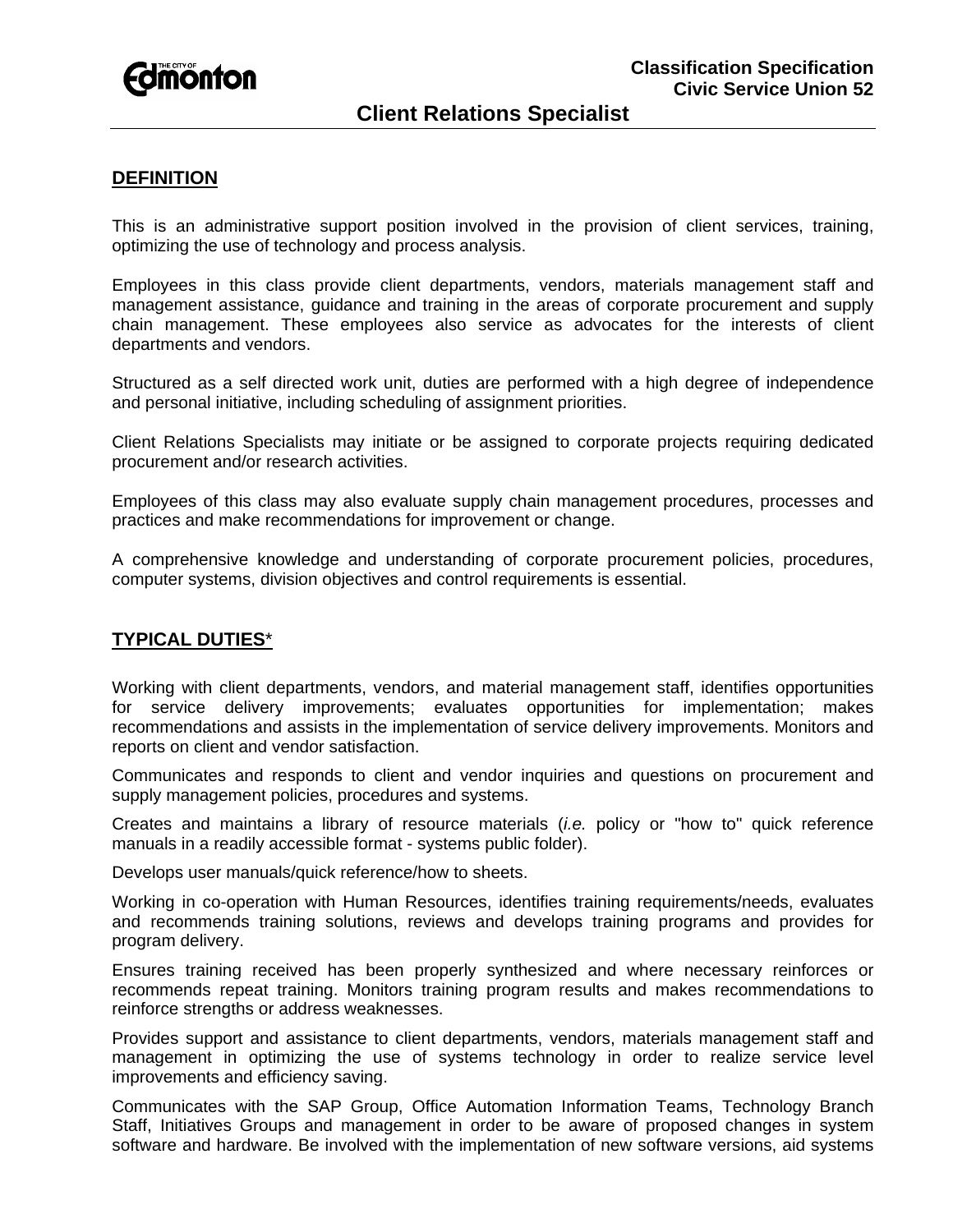

users to implement changes.

Collaborates with client departments, vendors, materials management staff and management to ensure Materials Management procedures and practices are appropriate and uniformly applied throughout the corporation.

Identifies, recommends and actively promotes business practices that could be automated/streamlined to bring added value to the procurement and supply management functions.

Develops user manuals/quick reference/how to sheets.

Performs related duties as required.

## **KNOWLEDGE, ABILITIES AND SKILLS**

Through knowledge of procurement policies, procedures, tendering law, trade agreements and business systems processes.

Ability to analyze complex processes and reduce and simplify them into clear, concise and logically ordered presentations and instructions.

Ability to gather and combine existing information, procedures, manuals, flow charts and utilize them to produce clear and effective instructions while facilitating active learning with all levels of client department and vendor staffs with tact, accuracy, patience and empathy.

Ability to evaluate training needs with respect to procurement procedures and practices and to evaluate the outcome of training programs and to accept suggestions for improvement.

Ability to establish and maintain effective working relationships with client department and vendor staffs in a changing environment.

Ability to understand, execute and provide oral and written instructions.

Expert proficiency with required computer systems.

Ability to work in a team environment.

Recognition that on-going skills updating is required, through the attendance of seminars, courses, etc., to keep current with emerging procurement practices and processes.

Excellent listening, verbal and written communication skills.